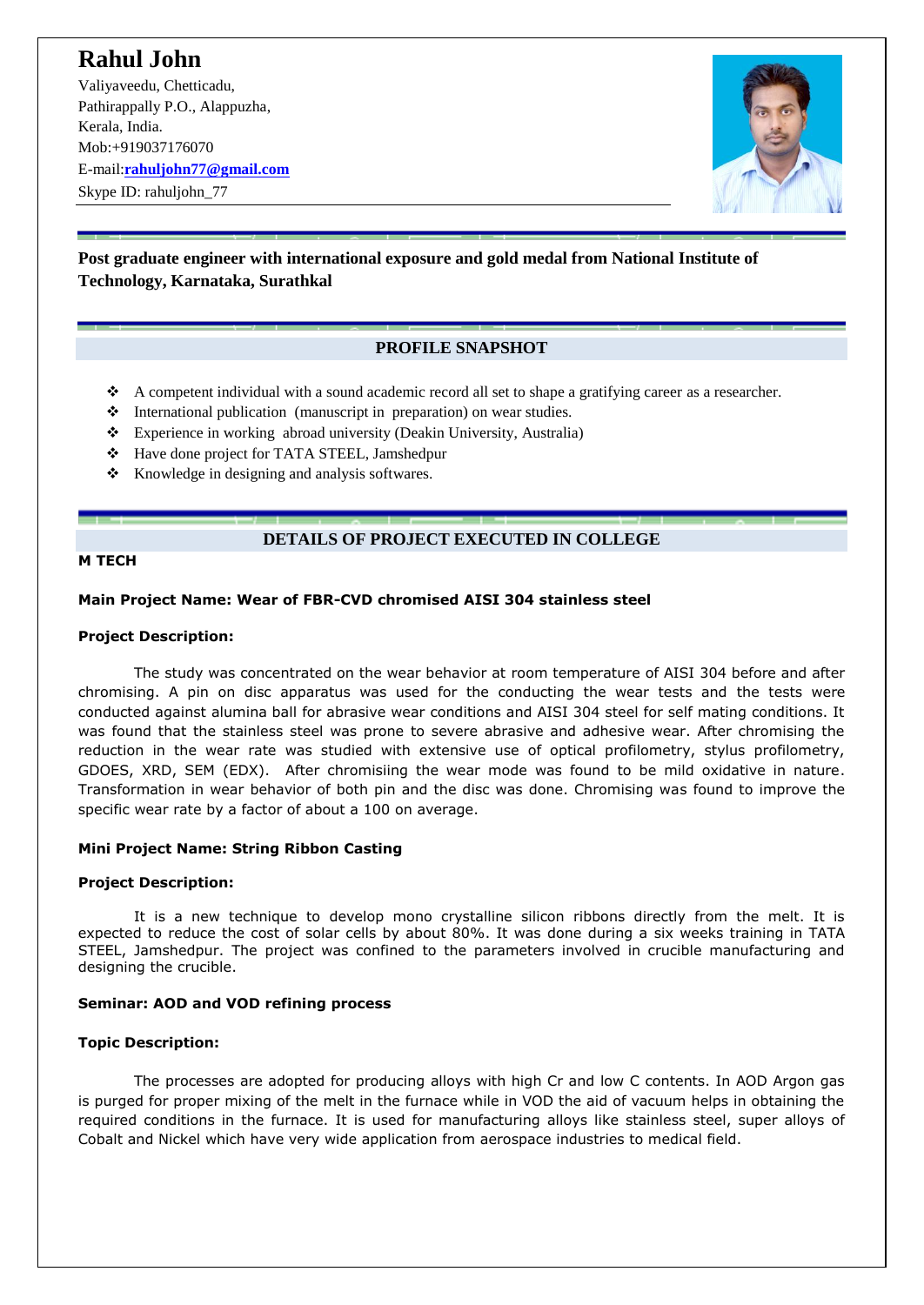#### **B TECH**

#### **Main Project Name: Analysis of HCR Spur Gear using Finite Element Method using ANSYS**

#### **Project Description:**

In this project we analyzed the effect of fillet radius and face width in gear failures. Apart from this we analyzed the variation of contact stress by using CI and steel. On analysis we came to the conclusion that contact stress is less for CI as compared with that of steel. Also the bending stress decreases as face width and fillet radius increases. Here we used PRO-E to design the gear profile in 3D and AutoCAD to design the 2D figures.

#### **Mini Project Name: Elastic Half Space subjected to line load analyzed using ANSYS**

#### **Project Description:**

 Elastic half space is an ideal case of many practical applications like the effect of a locomotive running over a rail, the effect when tyre of a vehicle moves over the road etc. Here we created a 2D model in ANSYS and analyzed the deformation on the model on the application of a line load.

#### **Seminar Topic: Magneto Rheological Fluids**

#### **Topic Description:**

MR Fluids are smart fluids which when subjected to magnetic field which when subjected to magnetic field changes its rheological (flow) behavior. They are used in clutches and suspension systems in automobile industry. Apart from this they are used in construction sites and robotics.

### **EDUCATIONAL AND PROFESSIONAL CREDENTIALS**

- Master of Technology ( M-TECH in Process Metallurgy) from National Institute of Technology Karnataka, Surathkal during 2013-2015 with **9.67/10 cgpa**
- Bachelor of Technology (B-TECH in Mechanical Engineering) from Government Engineering College, West Hill, Calicut (University of Calicut) during 2008- 2012 with **64.5%.**
- Plus 2 from Leo XIII Higher Secondary School (CBSE), Kerala (2008) with **84%.**
- Xth from Matha Senior Secondary School, Thumpoly, Alappuzha, Kerala (2006) with **85%**.

# **TECHNICAL PROFILE**

- $\bullet$  Underwent a diploma training programme in AutoCAD (Mech) V 2012 and PRO-E at the CADD Centre, Calicut.
- Done 7 weeks internship in TATA STEEL, JAMSHEDPUR and was able to assist in modelling 'String Ribbon Casting for Si Wafer Production'.
- Worked for 5 months as visiting researcher in Deakin University, Victoria, Australia.

# **COMPUTER PROFICIENCY**

Adept with the knowledge of:

- ❖ Knowledge in AUTO CAD tools.
- ❖ Knowledge in Pro-E
- Microsoft Office
- \* Knowledge in Ansys.